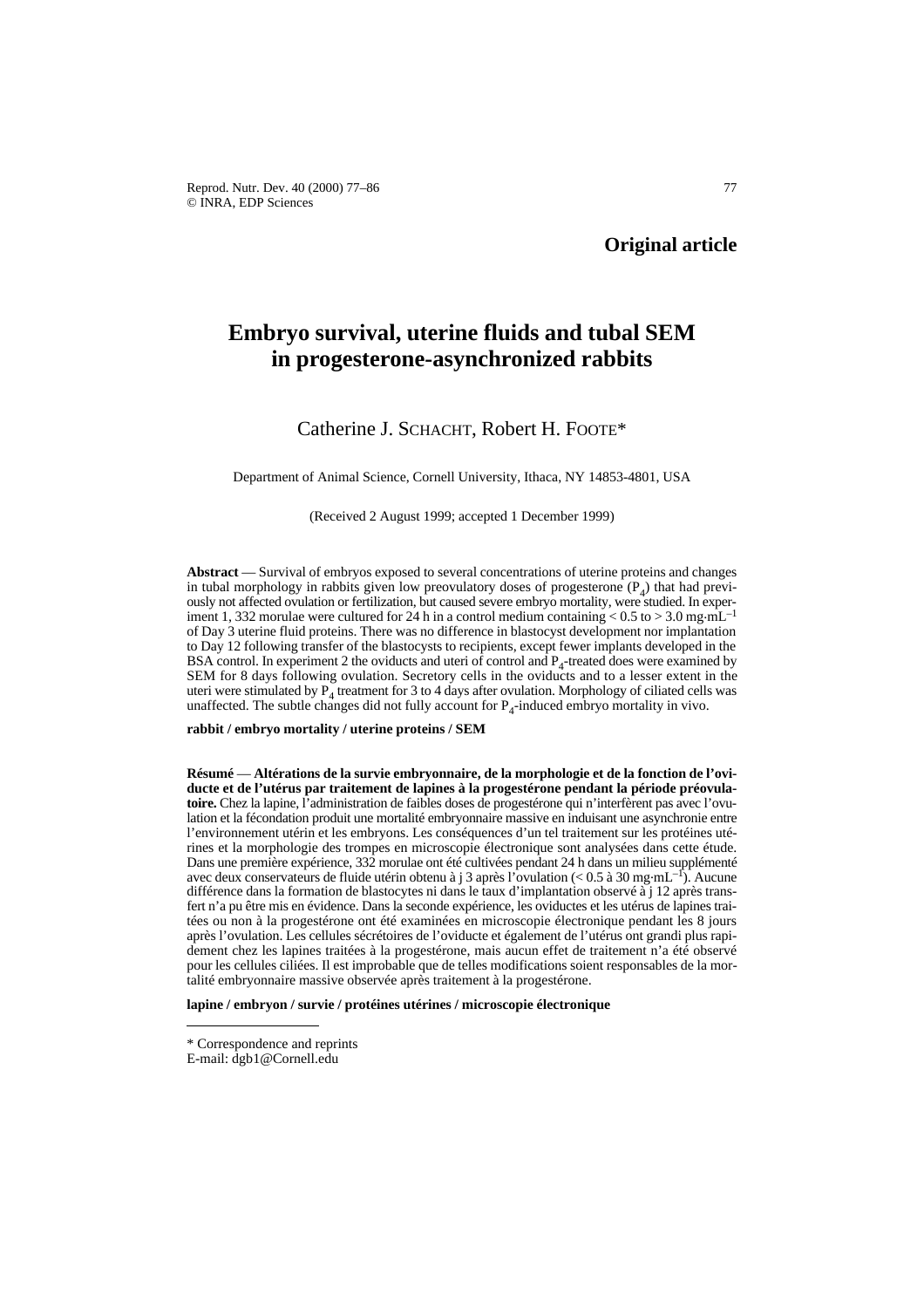# **1. INTRODUCTION**

Administration of a low dose of progesterone that does not block ovulation, sperm capacitation, fertilization, or initial development of the rabbit embryo results in almost complete embryonic mortality by Day 12 of gestation [1]. This preovulatory administration of progesterone alters uterine protein secretory patterns [23, 32], and exposure of embryos to asynchronous uterine fluid secreted particularly at Days 3 to 4 of pregnancy, can cause embryonic death [23]. The importance of the progesterone-induced asynchrony on Days 3 to 4 after ovulation is supported by the observed detrimental effect on Day 3 and 4 embryos temporarily exposed to Day 3 and 4 progesterone-primed rabbits, but not by exposure of these embryos to Day 3 and 4 controls [1, 29].

Protein content of uterine fluids of pregnant rabbits increases during preimplantation, with a major decrease in albumin and an increase in uteroglobin on Days 3 and 4 postovulation [2, 23, 32]. McCarthy et al. [23] reported that exposure of Day 3 morulae to 1-day asynchronous uterine fluid proteins was detrimental compared to controls. Low concentrations of amino acids [20] in culture media are essential for rabbit blastocyst formation, and Maurer and Beier [22] reported that  $0.1$  to  $0.8$  mg·mL<sup>-1</sup> of uterine protein fractions obtained 5 and 6 days postovulation were equally effective in promoting morulae to develop into blastocysts. Concentrations of 1.0 to 3.2 mg $\cdot$ mL<sup>-1</sup> of individual fractions were essentially ineffective. In contrast 2.0 mg·mL<sup>-1</sup> of unfractionated uterine protein (from Day 6 pregnant does was superior to  $0.5 \text{ mg} \cdot \text{mL}^{-1}$  in promoting development of 8- to 16-cell embryos into blastocysts). Collectively, these studies indicate that synchrony between protein mixtures and embryo age early in development is important, but protein concentration and other factors, in addition to asynchrony, may be responsible for the observed detrimental effect of the premature presence of progesterone on embryo development.

Transport of the embryo to the uterus, as this affects fertility, has been extensively reviewed [12, 14]. Hormonal imbalances, including elevated progesterone concentrations, have been reported to increase the rate of transport of the embryo through the oviduct to the uterus [5, 11]. However the low dose used by McCarthy et al. [23], and used here was found to slightly delay entrance of the embryos into the uterus. Any alteration in transport could increase the asynchrony between the developing embryo and the uterine environment.

Another possible factor affecting embryo survival could be changes in the tubal surface epithelium as it interacts with the developing embryo. Scanning electron microscopy has been used to detect changes in the surface epithelium of the rabbit female reproductive tract under various hormonal conditions [3, 8, 12, 24, 28, 30, 33]. Although, some SEM observations have been made in the rabbit under control and progesteronemodified conditions [15, 24], no systematic investigation has been reported under conditions allowing fertilization, but associated with embryonic mortality.

The objectives of the present studies were to investigate the effects of several concentrations of Day 3 uterine fluids that previously were associated with impaired embryo development in vitro, and to utilize scanning electron microscopy (SEM) to determine if differences in the morphology of the surface epithelium of oviducts and uteri existed that could provide a partial explanation for the embryo mortality previously observed as a result of the preovulatory progesterone treatment. Animals were treated with progesterone in a protocol identical to earlier studies causing embryonic death so that the new information could be compared with the previous experiments.

# **2. MATERIALS AND METHODS**

#### **2.1. Animals**

Mature Dutch Belted rabbits, raised in our colony in separate cages at 21 °C under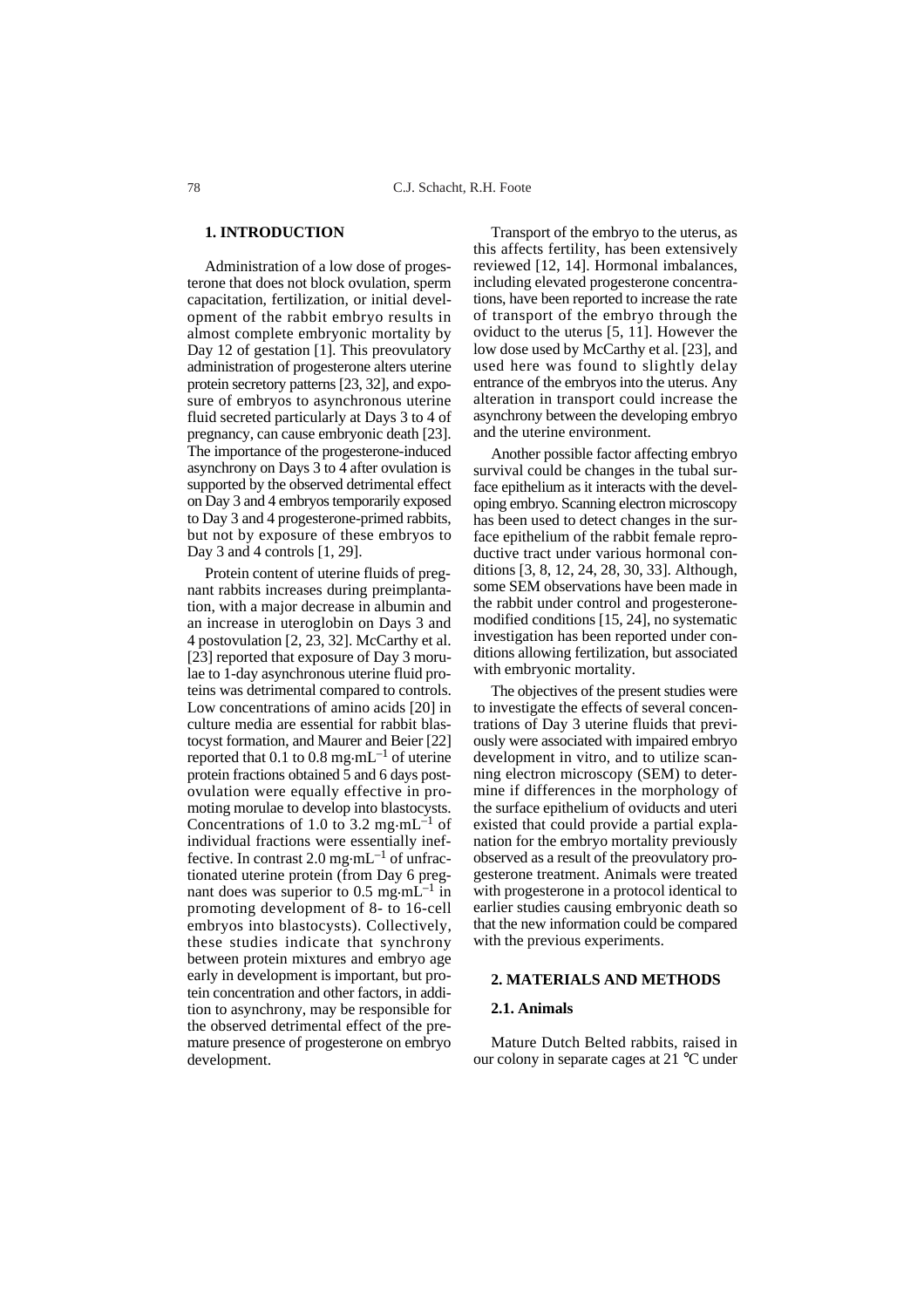a 12/12 h light to dark cycle, were used. They were fed pelleted feed, and given fresh water ad libitum. The rabbits weighed approximately 2 kg.

# **2.2. Experiment 1**

This experiment was designed to study the effect of <  $0.5$  to  $\geq 3.0$  mg·mL<sup>-1</sup> of proteins found in uterine fluids, collected from pregnant rabbits 3 days after ovulation, on embryos collected 3 days after ovulation and insemination of the donors. The range of concentrations exceeded the differences previously reported [23] for uterine fluids collected from control and  $P_4$ -treated does on Day 3 that were associated with embryo toxicity of Day 3 morulae cultured in fluids from Day 3  $P_4$ -treated does. The does were inseminated with semen collected from fertile males, and ovulated with an intravenous injection of LH [34] at the time of insemination.

Embryos from 52 donor rabbits were flushed with BSMII without BSA [16], and examined microscopically to eliminate any unfertilized oocytes. Embryos at the morulae stage were cultured in nine media consisting of BSMII with and without BSA and several concentrations of uterine fluids. Ten embryos in 1 mL of medium were cultured for 24 h with 5%  $CO<sub>2</sub>$  and 95% air in a humidified incubator at 37 °C.

The uterine fluid was collected into a centrifuge tube from 3-day pseudopregnant does by flushing BSMII consecutively through the uterine horns of a series of does. The uterine fluids were centrifuged and filtered to remove any debris, refrigerated at 5 °C and used in the culture medium within 24 h. Protein content was measured by the procedure of Lowry et al. [21].

Subsequently the incubated embryos were transferred to 25 recipient does ovulated with LH 4 days previously. Five embryos from each of two treatments were transferred to opposite uteri of each recipient and recorded so as to identify the treatment associated with implants 8 days later.

Laparotomies were performed on Day 12 of gestation. The number of implantations in each uterus was counted, and recorded by treatment.

#### **2.3. Experiment 2**

This experiment was designed to examine by SEM the reproductive organs of females treated with doses of progesterone used previously to prevent development of rabbit embryos [1, 23]. Thirteen rabbits received preovulatory progesterone injections, while 16 served as controls. Progesterone was dissolved in sesame oil and treated females were given subcutaneous injections of 0.5 mg on Day –2, 1.0 mg on Day –1 and 1.0 mg on Day 0. Day 0 was the day LH was given to induce ovulation [34]. The control rabbits received subcutaneous injections of the vehicle, sesame oil, following the same schedule.

On Days 1 through 8 the rabbits were euthanized and the reproductive tracts of the rabbits were removed. Immediately thereafter 4 mm sections from the ampulla of the oviducts,  $2 \times 4$  mm pieces of the uterus, and whole cervices from each animal were fixed in 4% glutaraldehyde in phosphate-buffered saline (PBS). After at least 24 h of fixation the tissue samples were rinsed in PBS and prepared for drying by trimming the samples of uterus and cervix and by cutting the sections of oviduct longitudinally. All the samples were dehydrated through a series of 25%, 50%, 75%, 90% and 100% acetone. The dehydrated specimens and 100% acetone were placed in a Sorvall  $CO<sub>2</sub>$  critical point drying apparatus. Following critical point drying the samples were mounted on aluminum stubs with double stick tape. They were coated with a 60:40 mixture of gold and palladium in a vacuum coater. Specimens were examined at various magnifications using an Hitachi HHS-2R scanning electron microscope operated at 20 kV.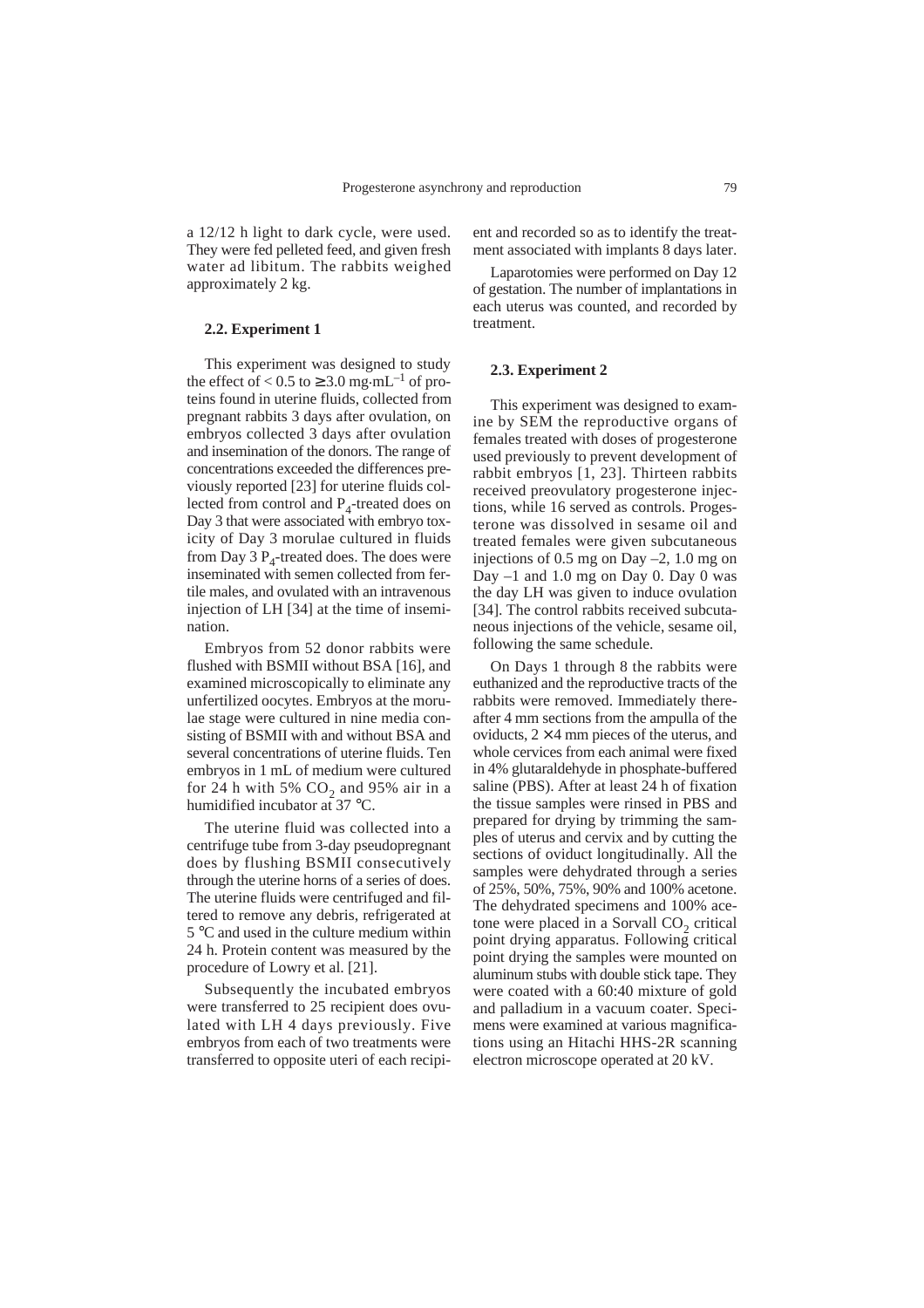Many pieces of tissue were examined and photographed at various magnifications. Photographs of control tissue and tissue from the progesterone-treated group were used to quantify the proportion of ciliated cells. Also cell diameter at the different stages was measured in two directions at right angles to each other and the average diameter calculated.

#### **3. RESULTS**

## **3.1. Experiment 1**

A total of 332 morulae were cultured in BSMII (no BSA) with varying concentrations of uterine fluid. Also, two control media, consisting of BSMII without protein and with 15 mg·mL<sup>-1</sup> of purified,  $4 \times$  crystallized BSA were included (Tab. I). Blastocysts from 7 of the 8 treatments were transferred to recipients and the percentages of blastocysts that were implanted on Day 12 were obtained (Tab. I). Only seven blastocysts were transferred in the medium with  $1.0-1.4$  mg·mL<sup>-1</sup> of uterine proteins, and none implanted. The failure to implant was not likely related to this concentration of uterine proteins, as the implantation rate was otherwise unaffected by protein concentration ( $P > 0.05$ ).

# **3.2. Experiment 2**

Random samples of the ampullary portion of the oviducts of 23 control and progesterone-treated rabbits and 59 samples of uterine epithelium from control and treated does, as well as corresponding cervical samples were examined by SEM. Considerable variation was noted among samples in the proportion of ciliated cells in each group. The results are tabulated in Tab. II. There was no difference in the proportion of ciliated cells within either location in control or progesterone-treated animals over the 8-day period  $(P > 0.05)$ . However, there were about twice as many ciliated cells in proportion to nonciliated cells in the oviducts as there were in the uterus  $(P < 0.05)$ .

The secretory cells of the oviduct appeared to reflect an increased secretory activity while the embryos were traversing it during Days 1 to 3. On Days 2 and 3 the secretory cells protruded more. The protrusion of the secretory cells was especially prominent by Day 3 in the  $P_4$ -treated animals and microvilli were less prominent than in the controls (Figs. 1A and 1B). Subsequently, these cells tended to flatten and the microvilli were less apparent. Also the diameter of 220 secretory cells was measured by averaging two diameters taken at right angles to each other. The diameter of

**Table I.** Experiment 1. Effect of Day 3 uterine fluid proteins on development of Day 3 embryos cultured for 24 h at 37 °C, and then transferred to Day 4 recipients.

| Uterine proteins<br>or BSA $(mg \cdot mL^{-1})^a$ | Number of<br>morulae cultured | <b>Blastocysts</b><br>formed $(\% )$ | Number of<br>blastocysts transferred | Implants<br>$(\%)$ |
|---------------------------------------------------|-------------------------------|--------------------------------------|--------------------------------------|--------------------|
| $\Omega$                                          | 63                            | 37 <sup>b</sup>                      | 23                                   | 44 <sup>b</sup>    |
| < 0.5                                             | 77                            | 75 <sup>b</sup>                      | 39                                   | 54 <sup>b</sup>    |
| $0.5 - 0.9$                                       | 23                            | 0 <sup>c</sup>                       | contaminated                         |                    |
| $1.0 - 1.4$                                       | 15                            | 47 <sup>b</sup>                      |                                      | 0 <sup>c</sup>     |
| $1.5 - 1.9$                                       | 32                            | 69 <sup>b</sup>                      | 12                                   | 33 <sup>b</sup>    |
| $2.0 - 2.5$                                       | 30                            | 73 <sup>b</sup>                      | 21                                   | 48 <sup>b</sup>    |
| $\geq 3.0$                                        | 42                            | 62 <sup>b</sup>                      | 15                                   | 80 <sup>b</sup>    |
| 15.0 BSA                                          | 50                            | 66 <sup>b</sup>                      | 33                                   | 21 <sup>c</sup>    |

<sup>a</sup> Complex medium BSMII without BSA was the basic medium to which proteins were added.

b,c Percentages within columns with different superscripts differ.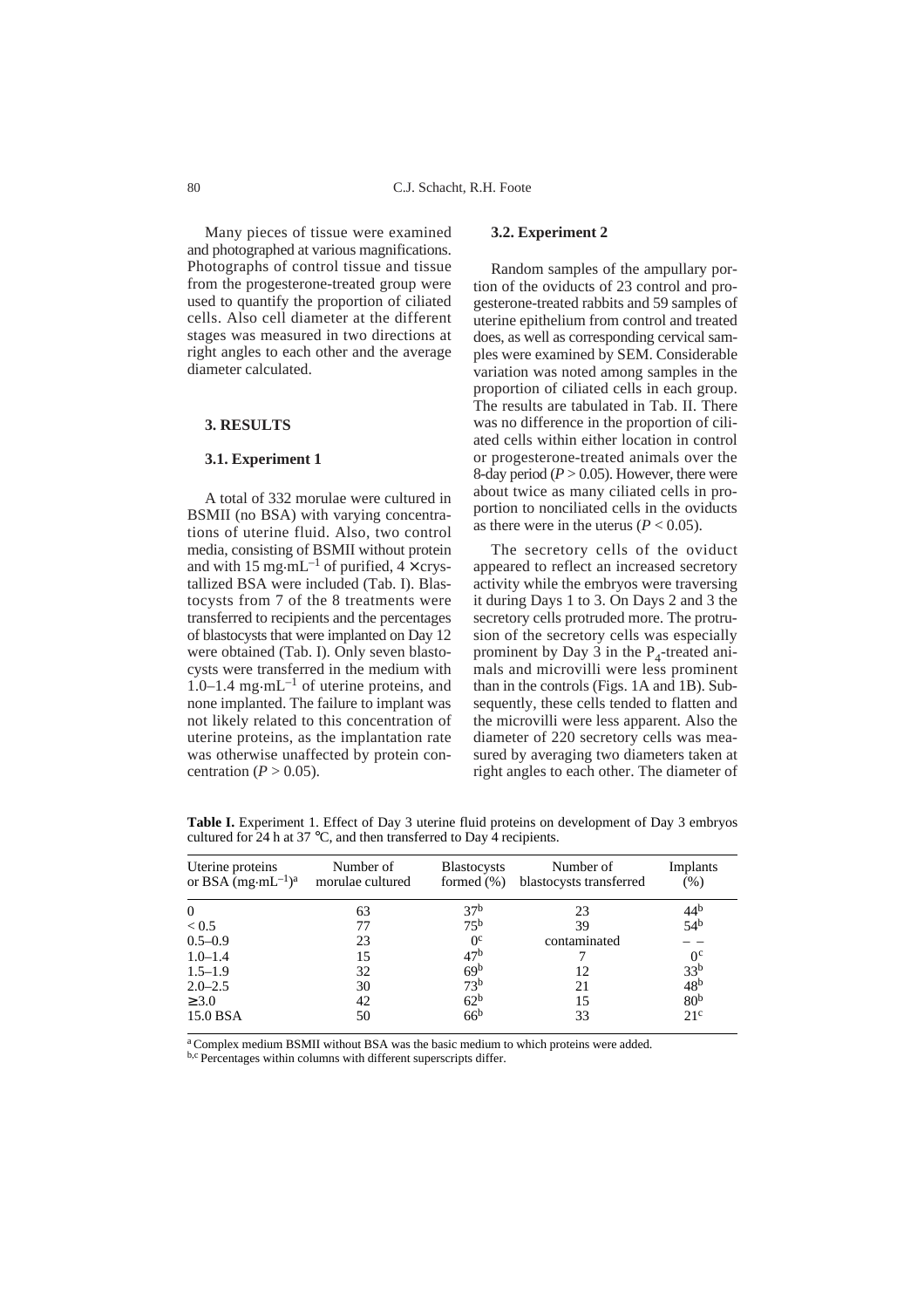| Days after<br>ovulation |              | Ciliated cells, mean $\pm$ S.E. <sup>a</sup> |                     |                         |  |  |
|-------------------------|--------------|----------------------------------------------|---------------------|-------------------------|--|--|
|                         |              | Oviductal ampulla                            |                     | Uterus                  |  |  |
|                         | Control      | $P_{\rm A}$ -treated                         | Control             | $P_{\text{A}}$ -treated |  |  |
| 1                       | 50           |                                              | 29                  | 48                      |  |  |
| 2                       | 50           | $38 \pm 1.5$                                 | $30 \pm 3.1$        | $51 \pm 28$             |  |  |
| 3                       | $47 \pm 9$   | $58 \pm 0.5$                                 | $< 1 \pm 0.3$       | $16 \pm 4.8$            |  |  |
| $\overline{4}$          | 76           | 63                                           | $11 \pm 6.6$        | 8                       |  |  |
| 5                       | 63           | $64 \pm 1.5$                                 | $23 \pm 6.0$        | $29 \pm 10$             |  |  |
| 6                       | $59 \pm 1.7$ | 54                                           | $88 \pm 4$          | $28 \pm 5$              |  |  |
| 7                       |              |                                              | $22 + 4$            | $25 + 4$                |  |  |
| 8                       | 39           | $73 \pm 1.0$                                 | Implant site        | $31 \pm 15$             |  |  |
| Mean                    | $56^b + 5.3$ | $58^b \pm 4.9$                               | $25^{\rm b}$ + 11.2 | $30^b \pm 5.1$          |  |  |

**Table II.** Experiment 2. The proportion of ciliated cells in the oviductal ampulla and the uterus of control and progesterone-treated rabbits.

<sup>a</sup> The number of micrographs examined per subclass varied from 1 to 4. With 1 subclass there was no S.E. <sup>b</sup> Treatment means within tissue location did not differ  $(P > 0.05)$ .

the secretory cells in  $P_4$ -treated does enlarged more rapidly than in the controls, possibly associated with cell fusion [30], with their average diameter exceeding controls by 18% up to Day 4 ( $P < 0.05$ ). After Day 4 the control and treated groups did not differ significantly  $(P > 0.05)$  in size. No difference in the appearance of the ciliated cells was detectable between the two groups initially or over the 8-day period.

The ciliated cells in the uterus were less numerous than in the oviducts. The nonciliated cells of the uterine endometrium exhibited an increase in cellular activity during the first few days postovulation. A few small blebs of secreted material can be seen in Figure 1C. There were no striking differences between treated and control groups (Figs. 1C, D, E and F), and the appearance of cells with microvilli suggests they were nearing the end of their secretory stage. This was unexpected as the proteins in uterine fluids increased at this time [23].

The cervical epithelium was mostly ciliated, as reported by others [7, 15, 26]. Appearance was similar in samples taken at all stages and in control versus treated rabbits.

Embryos collected from the rabbits at different stages were selected at random for study by SEM. By Day 4, and thereafter, the embryos were enlarging, particularly in the control group. When maximal and minimal diameters were measured in 10 embryos from each of the two groups on Day 4, nine of the embryos from the control group had larger average diameters. However, there was great variation, partly due to shrinkage during preparation for SEM. Because of this shrinkage, artefacts of the embryo volumes were not quantified. There was no difference in the appearance of the zona pellucida or remnants of the mucin coat covering the surface of the blastocysts. This covering precluded examining the blastomeres by SEM in the early stages.

# **4. DISCUSSION**

#### **4.1. General**

In the studies with low doses of  $P_4$  which did not block ovulation or fertilization, Allen and Foote [1] reported that blastocyst development in vivo was inhibited by Day 4 and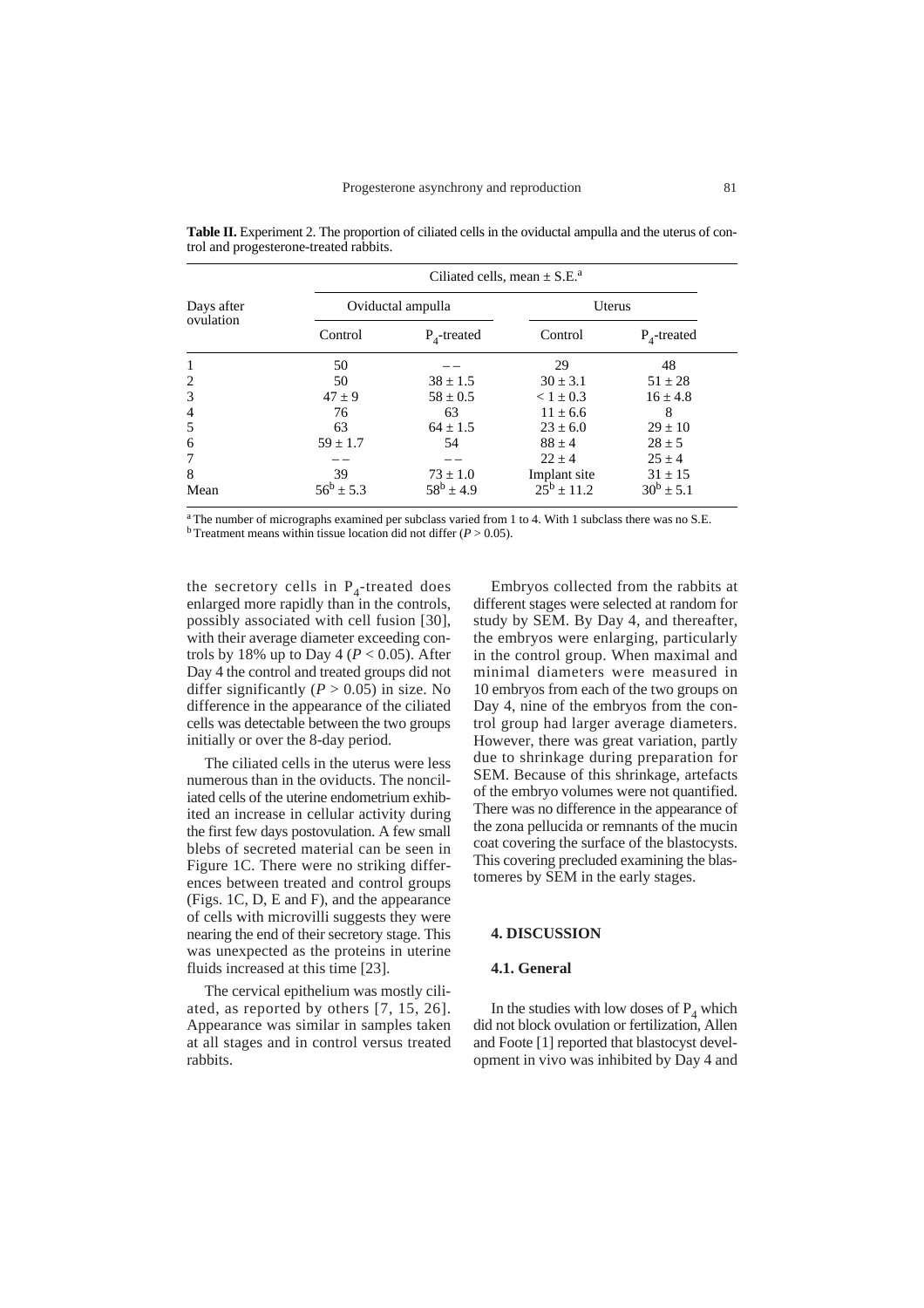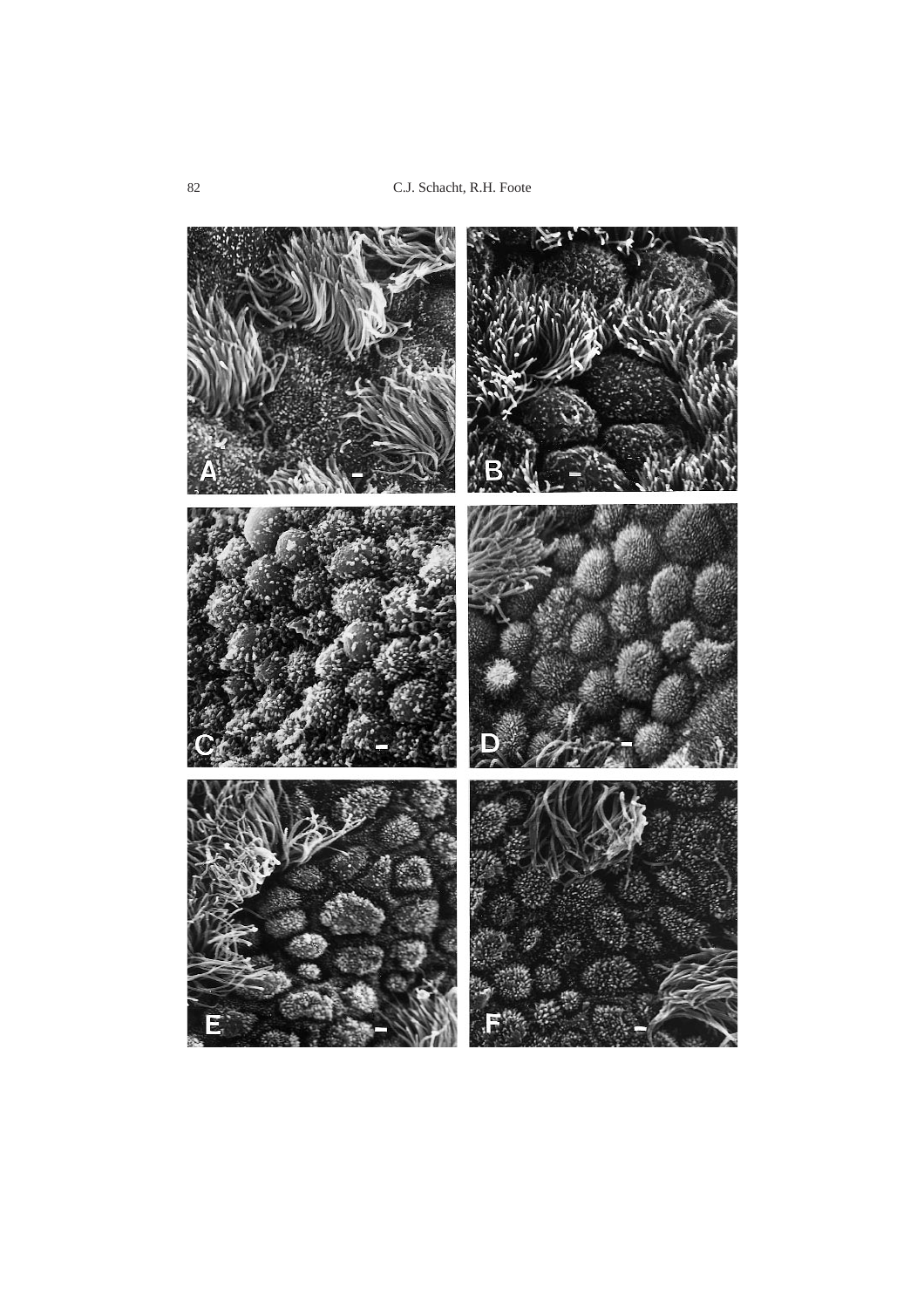implantation severely reduced by Day 12, regardless of whether or not the embryo was removed from treated does and transferred to untreated synchronized recipients. This stage is a critical one in the initial allocation of cells to the inner cell mass [9]. Additional studies with the same preovulatory doses of  $P_4$  [23, 29] provided further evidence that the treatment resulted in asynchrony between the embryo and uterus or uterine proteins of recipients. However, Maurer and Beier [22] and Schacht and Foote [29] reported that morulae exposed in vitro to uterine proteins from or in vivo to uteri of does 5 days postovulation, had little effect on embryo survival. Uterine protein secretion increases during early stages of pregnancy, but the potential effect of protein concentration on early embryo survival was not tested.

# **4.2. Experiment 1: Embryos cultured in uterine proteins**

Uterine fluid proteins increased during the first 5 days of pregnancy in control and  $P_4$ -treated rabbits to a maximum of 3.39 mg of protein per doe [23]. Based upon these data and the protein concentrations reported by Kulangara [18] the in vitro study conducted here was designed to cover an extensive range of protein concentrations. There was no advantage of including more than  $0.5$  mg $\cdot$ mL<sup>-1</sup> of uterine protein in the culture media, nor were the higher concentrations toxic (Tab. I). Furthermore, Liu et al. [20] demonstrated that 100% blastocyst formation from zygotes cultured in vitro was possible when a simple protein-free medium included an amino acid supplement totaling 0.36 mg·m $L^{-1}$  of culture medium. These

blastocysts developed into normal young [19]. Also, the 15 mg·mL<sup>-1</sup> of BSA included in BSMII (Tab. I) was less effective in promoting blastocyst development than  $< 0.5$  mg·mL<sup>-1</sup> of uterine proteins. Thus, the substantial increase in protein in uterine fluids [2, 23, 32], as blastocysts start to grow in the uterus, is not a prerequisite, per se, for development of blastocysts capable of implantation, but may be associated with uterine preparation for ensuing pregnancy. Furthermore, the developing embryos appear to tolerate a wide range of concentrations of amino acids and proteins (Tab. I; [20, 22]), as increasing concentrations were not inhibitory. The higher concentrations of proteins tested included individual proteins at concentrations similar to those found in P4-treated does at this same stage, Day 3 postovulation [23]. Thus, the toxic effects of one day asynchrony reported previously [1, 23, 29] do not appear to be caused primarily by changes in protein concentration. In fact, if uterine fluid volume is only a few microliters [18], concentration of proteins in the uterus of pregnant does may be much higher than tested here.

## **4.3. Experiment 2: SEM studies**

The blastocysts examined by SEM were mostly contained within the zona pellucida, and surrounding mucin coat. No difference in this surface was seen between embryos collected from control and  $P_4$ -treated does. An occasional break in the zona pellucida, as they shrank during preparation for SEM, did not reveal anything unusual. Blastomere surfaces were similar to those reported by Koyama et al. [17]. The size of the shrunken embryos was not quantified, but

**Figure 1.** All figures are  $\times$  3500. The bar = 1 µm. Day 3 control oviductal cells (**A**) are compared with the more prominent secretory oviductal cells of Day 3  $P<sub>4</sub>$ -treated rabbits (**B**). Areas selected here have more secretory cells than the average. Uterine views from Day 3 control (C) and  $P_4$ -treated rabbits (**D**), and Day 4 control (**E**) and  $P_4$ -treated (**F**) rabbits. The nonciliated cells did not reveal the expected increase in secretory activity in  $P_4$ -treated animals (**C** and **F**). Areas shown have a higher proportion of secretory cells than the average.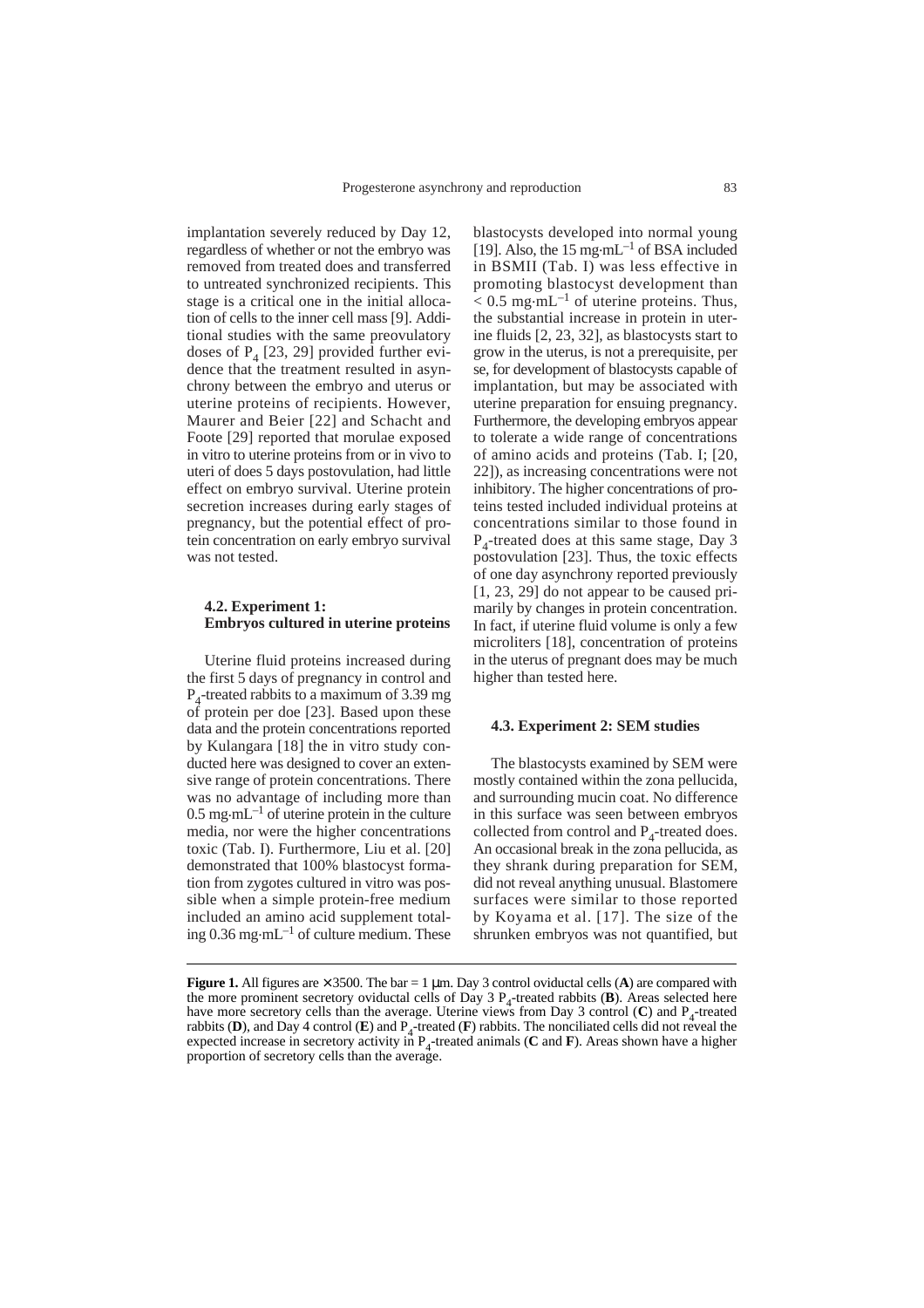the ones examined by light microscopy from P<sub>4</sub>-treated does tended to be smaller by Day 4 [1, 29]. In a similar earlier study [29] embryos collected from  $P_A$ -treated does were only 32% the size (estimated volume) of control embryos. This is consistent with the subsequent embryonic death reported for embryos exposed to uterine secretions of  $P_4$ -asynchronized rabbits [23].

Examination of sections from the oviduct revealed considerable variation among locations within oviducts in the proportion of ciliated to secretory cells, as reported by others [3, 8, 33]. There was a slight preponderance of ciliated to secretory cells, with no significant change observed from Day 2 to Day 8 (Tab. II). Kanagawa et al. [15] reported about 50% ciliated cells in the oviduct. Likewise, there was no qualitative difference in the appearance of the cilia over time or treatment. This is consistent with the fact that estrogen is the hormone primarily influencing growth of cilia and estrogen therapy in ovariectomized rabbits reinitiates ciliary growth rapidly [3, 28]. There was no observed difference in ciliated cells detectable by SEM during the time that the embryos were in the oviducts.

The rate of transport of the embryos into the uterus was not timed precisely, but the tendency was to recover fewer embryos from the uterus of  $P_4$ -treated does, suggesting retarded transport. This was consistent with previous studies [1, 23]. The acceleration of embryo transport [5, 6] is associated with higher doses of  $P<sub>4</sub>$ . Movement of embryos involves both ciliary and muscular action of the oviduct in a complex fashion not fully understood [12, 13, 31], as well as rate of passage of embryos through the ampullary-isthmic junction [27].

The secretory cells of the oviduct were protruding by Day 2 with a moderate number of microvilli. This pattern continued on Day 3 (Figs. 1A and 1B), with protruding cells, particularly in the  $P_{4}$ -treated group. Secretory granules have been observed discharged into the lumen on Days 2 and 3 [4],

and some were observed in both control and treated groups. Progesterone increases secretion of mucin by these cells [10], but the thickness of the mucin coat was not affected by  $P_4$  [29]. Thereafter the secretory cells tended to be flatter with fewer microvilli. This indicates that the secretory activity of the oviduct is greatest during the period of embryo transport through the oviduct.

The uterus contained only about half as many ciliated cells in proportion to secretory cells when compared to the oviduct (Tab. II). The only prominent treatment difference observed by SEM over the 8-day period was the increase in microvilli during the first 5 days, particularly in the  $P_{4}$ treated does (Figs. 1C–1F). The proportion of ciliated cells tended to decrease with time, as reported by others [8, 30].

Blood  $P_4$  is elevated by  $P_4$  administration [23], and  $P_4$  stimulates secretion by the secretory cells of the uterus, as indicated by transmission electron microscopy [4, 8], and by secretion of uterine proteins [2, 15, 22, 23]. The SEM studies revealed an increase in secretory activity the first few days after ovulation, consistent with the secretory patterns reported previously for uterine proteins [2, 15, 22, 23], but differences between  $P_{4}$ -treated and control animals was small. However, the fact that the oviductal secretory cells appeared to be more active in the  $P_4$ -treated does could indicate that some of the early increase in uterine proteins [2, 22, 23] may result from possible drainage of oviductal fluids into the uterus at the time of embryo passage. By Day 7 and 8 more variability among locations in the uteri was encountered, associated with the preparation of embryos for implantation. This was particularly noticed in the controls, with more advanced blastocysts. Also, it was more difficult to collect embryos from the controls probably because these embryos were beginning to implant. Areas appearing to be implantation sites were avoided in the SEM studies.

The cervix was not studied in detail as this organ was not relevant to the study of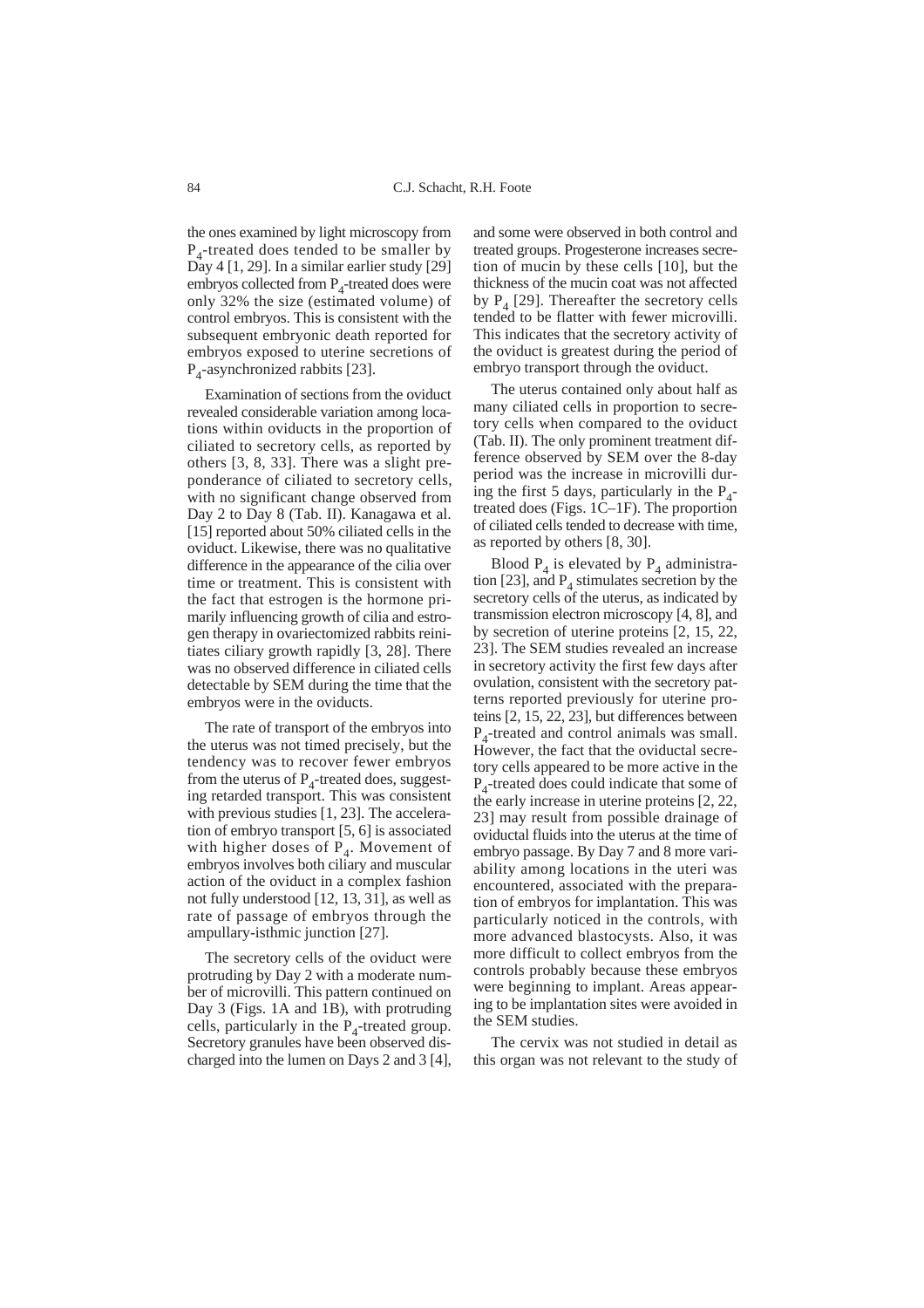early embryo development. However, the lack of any substantial differences within this study is consistent with studies demonstrating that estrogens and not progesterone primarily affect cervical morphology and secretion [7].

#### **5. CONCLUSIONS**

The preimplantation development and implantation of embryos obviously is a complex process. Interference with development may reflect both immediate and latent effects of an improper environment. The ovulation and fertilization rates were not affected and appear not to have a latent effect, as embryos produced in or temporarily exposed to the uteri of  $P_{\text{A}}$ -treated does implanted at similarly depressed rates compared with controls [1, 23, 29]. The toxic effect was associated primarily with some asynchrony during Days 3 and 4 postovulation, as embryos up to Day 2 were not affected by  $P_{4}$ treatment of does [29], and after Day 4 various experimentally imposed asynchronies had less effect on development [22, 23, 29]. The proportions and concentrations of proteins in uterine fluids change considerably during Days 3 and 4 [2, 23]. However, the previous studies and data presented here on blastocyst formation do not fully account for the implantation failure of embryos exposed to the low dose  $P_4$ -treated rabbits, or varied concentrations of uterine proteins. The thickness of the mucin coat has been reported to affect implantation [25], but the preovulatory  $P_4$  treatment of does did not affect the thickness of the mucin coat [29]. The low dose  $P_4$  treatment tended to slightly delay embryo transport into the uterus in all studies, and this could increase slightly the asynchrony between embryo development and the uterine environment. However, 1 day asynchrony between Day 4 blastocysts and Day 3 recipients had no effect on development [29].

Giles and Foote [9] reported that major allocation of embryonic cells to the inner

cell mass and trophectoderm occurs in the rabbit during this critical period. This partitioning of progenitor cells of fetal and placental tissues in  $P_4$ -treated rabbits has not been studied, and future research may determine this to be a useful model for examining embryo versus placental defects on implantation failure.

#### **ACKNOWLEDGMENTS**

The technical assistance of M. Simkin, constructive criticism of the manuscript by H. Suzuki, and manuscript preparation by D. Bevins are gratefully acknowledged.

# **REFERENCES**

- [1] Allen M.C., Foote R.H., The effect of progesterone on the early development of the rabbit embryo, Fertil. Steril. 23 (1973) 220–226.
- [2] Beier H.M., Oviductal and uterine fluids, J. Reprod. Fertil. 37 (1974) 221–237.
- [3] Brenner R.M., The biology of oviductal cilia, in: Hafez E.S.E., Blandau R.J. (Eds.), The Mammalian Oviduct, Comparative Biology and Methodology, University of Chicago Press, Chicago and London, 1969, pp. 203–229.
- [4] Brower L.K., Anderson E., Cytological events associated with the secretory process in the rabbit oviduct, Biol. Reprod. 1 (1969) 130–148.
- [5] Chang M.C., Effects of progesterone and related compounds on fertilization, transportation and development of rabbit eggs, Endocrinology 81 (1967) 1251–1260.
- [6] Chang M.C., Fertilization, transportation and degeneration of eggs in pseudopregnant or progesterone-treated rabbits, Endocrinology 84 (1969) 356–361.
- [7] Chilton B.S., Nicosia S.V., Laufer M.R., Effect of estadiol-17β on endocervical cytodifferentiation and glycoprotein biosynthesis in the ovariectomized rabbit, Biol. Reprod. 23 (1980) 677–686.
- [8] Davies J., Hoffman L.H., Studies on the progestational endometrium of the rabbit. II. Electron microscopy, day 0 to day 13 of gonadotrophin-induced pseudopregnancy, Am. J. Anat. 142 (1975) 335–366.
- [9] Giles, J.R., Foote R.H., Rabbit blastocyst: Allocation of cells to the inner cell mass and trophectoderm, Mol. Reprod. Dev. 41 (1995) 204–211.